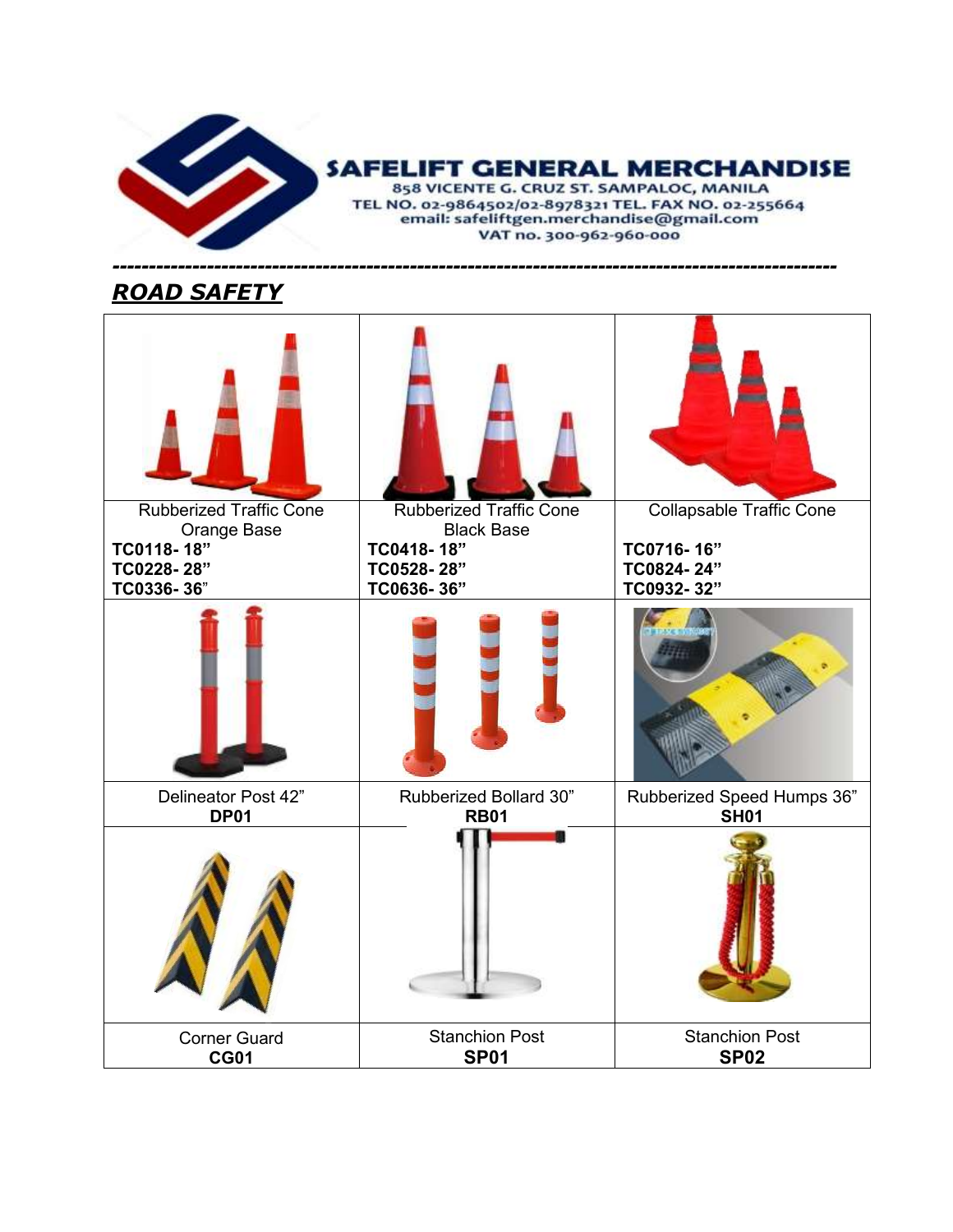

#### **SAFELIFT GENERAL MERCHANDISE**

*----------------------------------------------------------------------------------------------------*

858 VICENTE G. CRUZ ST. SAMPALOC, MANILA TEL NO. 02-9864502/02-8978321 TEL. FAX NO. 02-255664 email: safeliftgen.merchandise@gmail.com VAT no. 300-962-960-000

# *ROAD SAFETY*

| CAUTION OF<br><b>LOOp of</b>                                                                                  | <b>CAUTION</b><br>CAUTION<br><b>WET FLOOR</b><br>IN PRACHESS                                       | CAUTION<br>VET FLOOR<br>聊:                                                                    |
|---------------------------------------------------------------------------------------------------------------|----------------------------------------------------------------------------------------------------|-----------------------------------------------------------------------------------------------|
| <b>CWF01 - Caution Wet Floor</b><br>Cone Type<br><b>CWF02 - Caution Wet Floor</b><br>Cone Type With Top Board | <b>CWF03 - Caution Wet Floor</b><br><b>Board</b><br><b>CWF04 - Caution Cleaning In</b><br>Progress | <b>Caution Wet Floor Stainless</b><br>CWF05                                                   |
|                                                                                                               |                                                                                                    | <b>TAL</b>                                                                                    |
| <b>Wheel Chock</b><br>$WC01 - 52x34x25.5cm$                                                                   | Rubberized Cable Ramp 2<br>Channel<br>RCR01-100x25x4.5cm                                           | Traffic Cone Topper 10M<br>Black / Yellow<br>TCT01                                            |
|                                                                                                               |                                                                                                    |                                                                                               |
| <b>Traffic Cone Topper 10M</b><br>Red / White<br>TCT02                                                        | Retractable Cone Bar<br><b>TCT03 - Black Yellow</b><br><b>TCT04 - Red / White</b>                  | PC01 - 6mmx25M Plastic Chain<br>PC02 - 8mmx25M Plastic Chain<br>PC03 - 10mmx25M Plastic Chain |